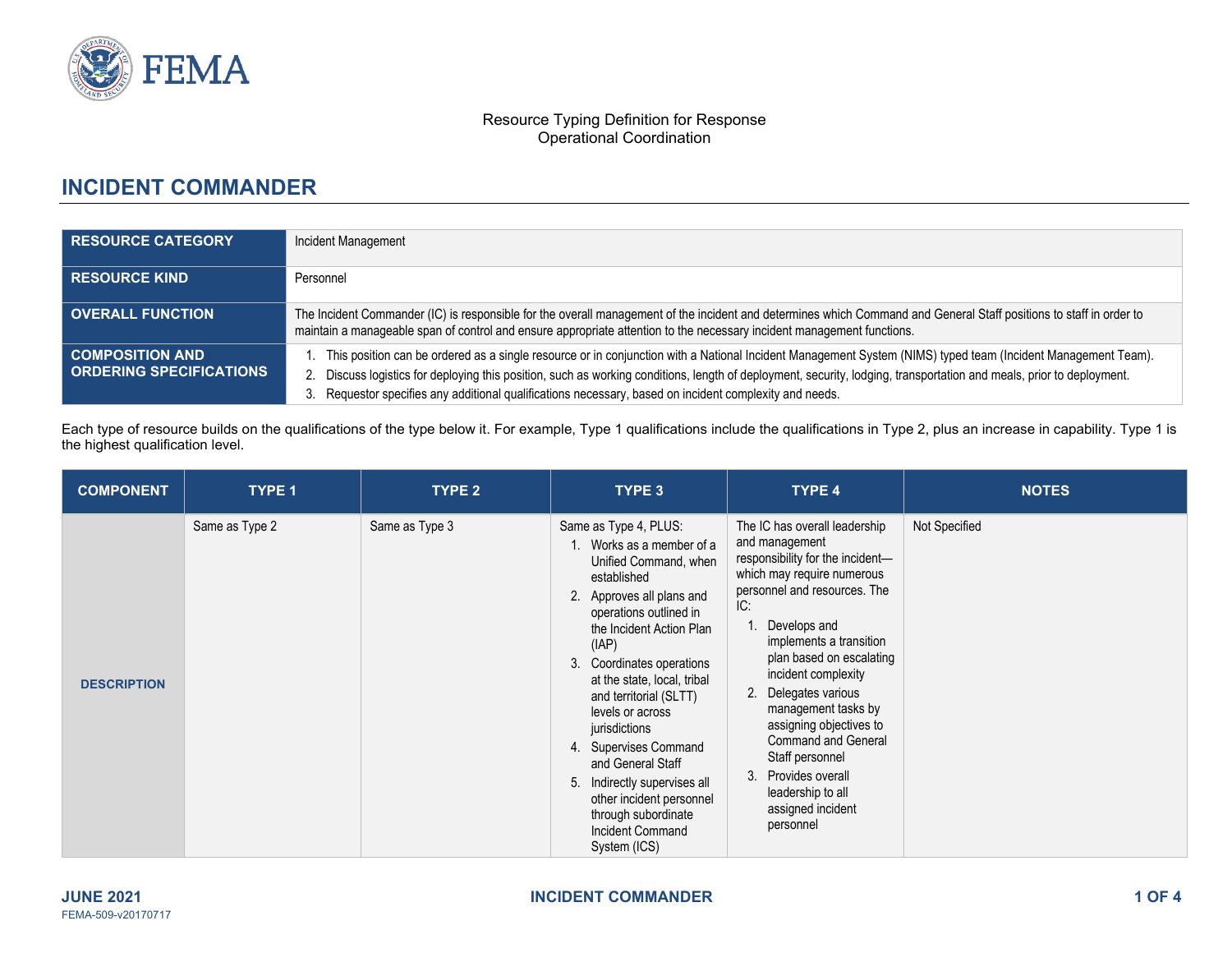

#### Resource Typing Definition for Response Operational Coordination

| <b>COMPONENT</b> | <b>TYPE 1</b>  | TYPE <sub>2</sub> | TYPE 3                                                                                                                                                                                                                                                                                                                              | TYPE 4                                                                                                                                                                                                                                                                                                                                                                                                                                                                                                                                                                                                                                                  | <b>NOTES</b>                                                                                                                                                                                                                                                                                                                                                 |
|------------------|----------------|-------------------|-------------------------------------------------------------------------------------------------------------------------------------------------------------------------------------------------------------------------------------------------------------------------------------------------------------------------------------|---------------------------------------------------------------------------------------------------------------------------------------------------------------------------------------------------------------------------------------------------------------------------------------------------------------------------------------------------------------------------------------------------------------------------------------------------------------------------------------------------------------------------------------------------------------------------------------------------------------------------------------------------------|--------------------------------------------------------------------------------------------------------------------------------------------------------------------------------------------------------------------------------------------------------------------------------------------------------------------------------------------------------------|
|                  |                |                   | management positions<br>(command staff, section<br>chiefs, branch directors,<br>division/group<br>supervisors, unit leaders<br>and strike team/task<br>force leaders)                                                                                                                                                               |                                                                                                                                                                                                                                                                                                                                                                                                                                                                                                                                                                                                                                                         |                                                                                                                                                                                                                                                                                                                                                              |
| <b>EDUCATION</b> | Not Specified  | Not Specified     | Not Specified                                                                                                                                                                                                                                                                                                                       | Not Specified                                                                                                                                                                                                                                                                                                                                                                                                                                                                                                                                                                                                                                           | Not Specified                                                                                                                                                                                                                                                                                                                                                |
| <b>TRAINING</b>  | Same as Type 2 | Same as Type 3    | Same as Type 4, PLUS:<br>1. E/L 0950: National<br>Incident Management<br>System Incident<br>Command System All-<br>Hazards Incident<br>Commander Course, or<br>equivalent<br>2. United States Fire<br>Administration (USFA)<br>O-0305: Type 3 All-<br>Hazards Incident<br>Management Team<br>(AHIMT) Introduction, or<br>equivalent | Completion of the following:<br>1. IS-100: Introduction to<br>the Incident Command<br>System, ICS-100<br>2. IS-200: Basic Incident<br>Command System for<br>Initial Response, ICS-<br>200<br>3. ICS-300: Intermediate<br><b>Incident Command</b><br>System for Expanding<br>Incidents<br>4. ICS-400: Advanced<br><b>Incident Command</b><br>System for Command<br>and General Staff -<br>Complex Incidents<br>5. IS-700: National Incident<br>Management System,<br>An Introduction<br>6. IS-800: National<br>Response Framework,<br>An Introduction<br>7. E/G/L 0191: Emergency<br>Operations<br>Center/Incident<br><b>Command System</b><br>Interface | 1. Identified equivalent trainings should meet or<br>exceed course learning objectives.<br>2. The NIMS Training Program defines a<br>national baseline to guide and promote NIMS<br>training. It provides recommendations to<br>assist Authorities Having Jurisdiction (AHJ) in<br>developing their own training plans, tailored<br>to their specific needs. |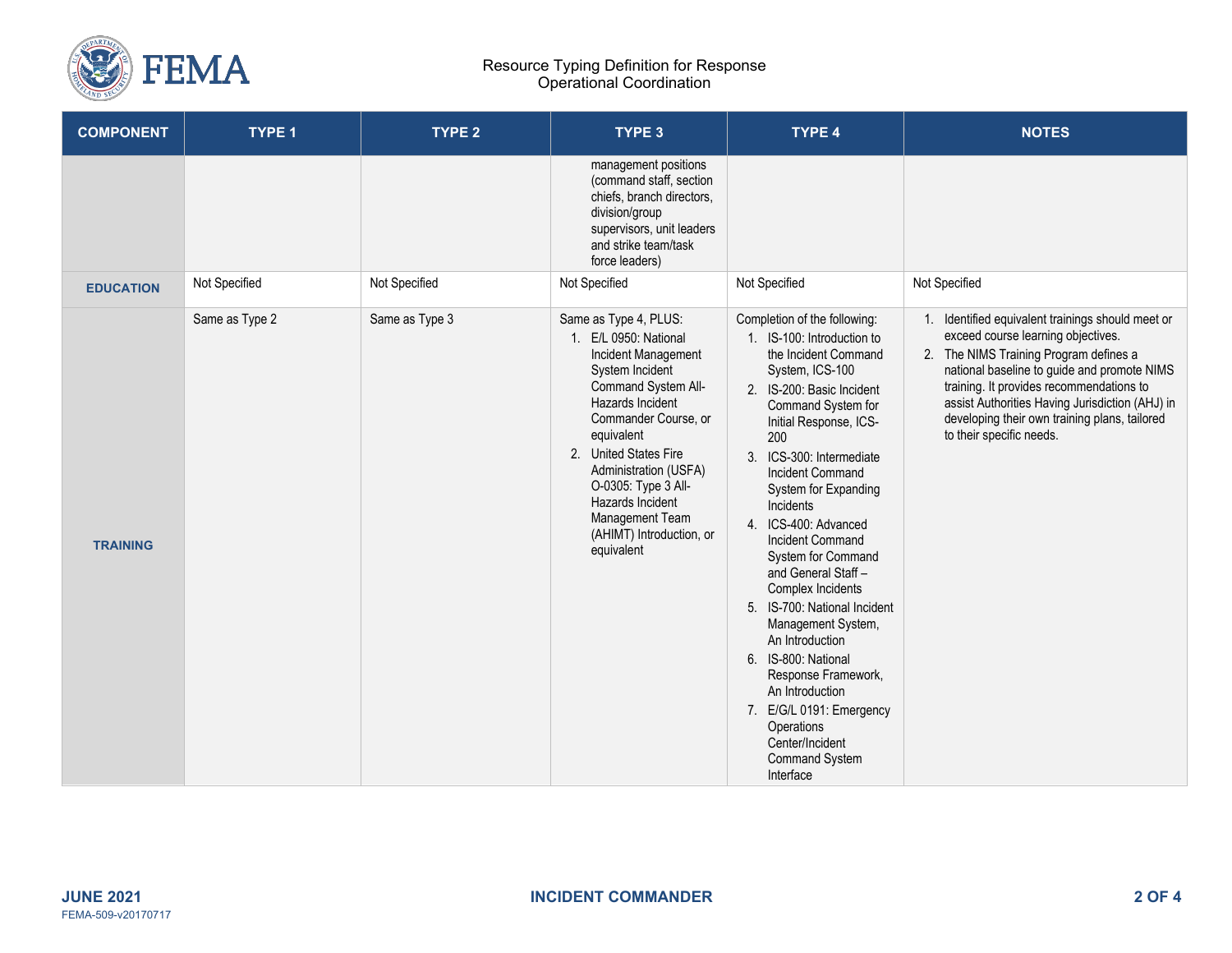

#### Resource Typing Definition for Response Operational Coordination

| <b>COMPONENT</b>                                                                            | <b>TYPE 1</b>                                                                                                                                                                                                                                                                  | <b>TYPE 2</b>                                                                                                                                                                                              | <b>TYPE 3</b>                                                                                                                                                                                                                                                                                                                                  | <b>TYPE 4</b>                                                                                                                                                             | <b>NOTES</b>                                                                                 |
|---------------------------------------------------------------------------------------------|--------------------------------------------------------------------------------------------------------------------------------------------------------------------------------------------------------------------------------------------------------------------------------|------------------------------------------------------------------------------------------------------------------------------------------------------------------------------------------------------------|------------------------------------------------------------------------------------------------------------------------------------------------------------------------------------------------------------------------------------------------------------------------------------------------------------------------------------------------|---------------------------------------------------------------------------------------------------------------------------------------------------------------------------|----------------------------------------------------------------------------------------------|
| <b>EXPERIENCE</b>                                                                           | Same as Type 2, PLUS:<br>1. Successful completion of<br>the National<br>Qualification System<br>(NQS) Position Task<br>Book (PTB) for the NIMS<br>Type 1 Incident<br>Commander, or<br>equivalent AHJ<br>documentation<br>2. Satisfactory<br>performance as a NIMS<br>Type 2 IC | Same as Type 3, PLUS:<br>1. Successful completion of<br>the NOS PTB for the NIMS<br>Type 2 Incident<br>Commander, or equivalent<br>AHJ documentation<br>2. Satisfactory performance<br>as a NIMS Type 3 IC | Same as Type 4, PLUS:<br>Successful completion of<br>the NQS PTB for the<br>NIMS Type 3 Incident<br>Commander, or<br>equivalent AHJ<br>documentation<br>2. Satisfactory<br>performance as a NIMS<br>Type 4 IC<br>3. Satisfactory<br>performance as a task<br>force leader or strike<br>team leader, or<br>equivalent supervisory<br>experience | Satisfactory performance as a<br>single resource boss or leader,<br>or equivalent supervisory<br>experience                                                               | Not Specified                                                                                |
| <b>PHYSICAL/</b><br><b>MEDICAL</b><br><b>FITNESS</b>                                        | Same as Type 2                                                                                                                                                                                                                                                                 | Same as Type 3                                                                                                                                                                                             | Same as Type 4                                                                                                                                                                                                                                                                                                                                 | Light                                                                                                                                                                     | The NIMS Guideline for the NQS defines<br>Physical/Medical Fitness levels for NQS positions. |
| <b>CURRENCY</b>                                                                             | Functions in this position<br>during a qualifying incident,<br>planned event, exercise, drill<br>or simulation at least once<br>every three years                                                                                                                              | Same as Type 3                                                                                                                                                                                             | Same as Type 4                                                                                                                                                                                                                                                                                                                                 | Functions in this position or a<br>higher position during a<br>qualifying incident, planned<br>event, exercise, drill or<br>simulation at least once every<br>three years | A higher position is one for which this position is a<br>prerequisite.                       |
| <b>PROFESSIONAL</b><br><b>AND TECHNICAL</b><br><b>LICENSES AND</b><br><b>CERTIFICATIONS</b> | Not Specified                                                                                                                                                                                                                                                                  | Not Specified                                                                                                                                                                                              | Not Specified                                                                                                                                                                                                                                                                                                                                  | Not Specified                                                                                                                                                             | Not Specified                                                                                |